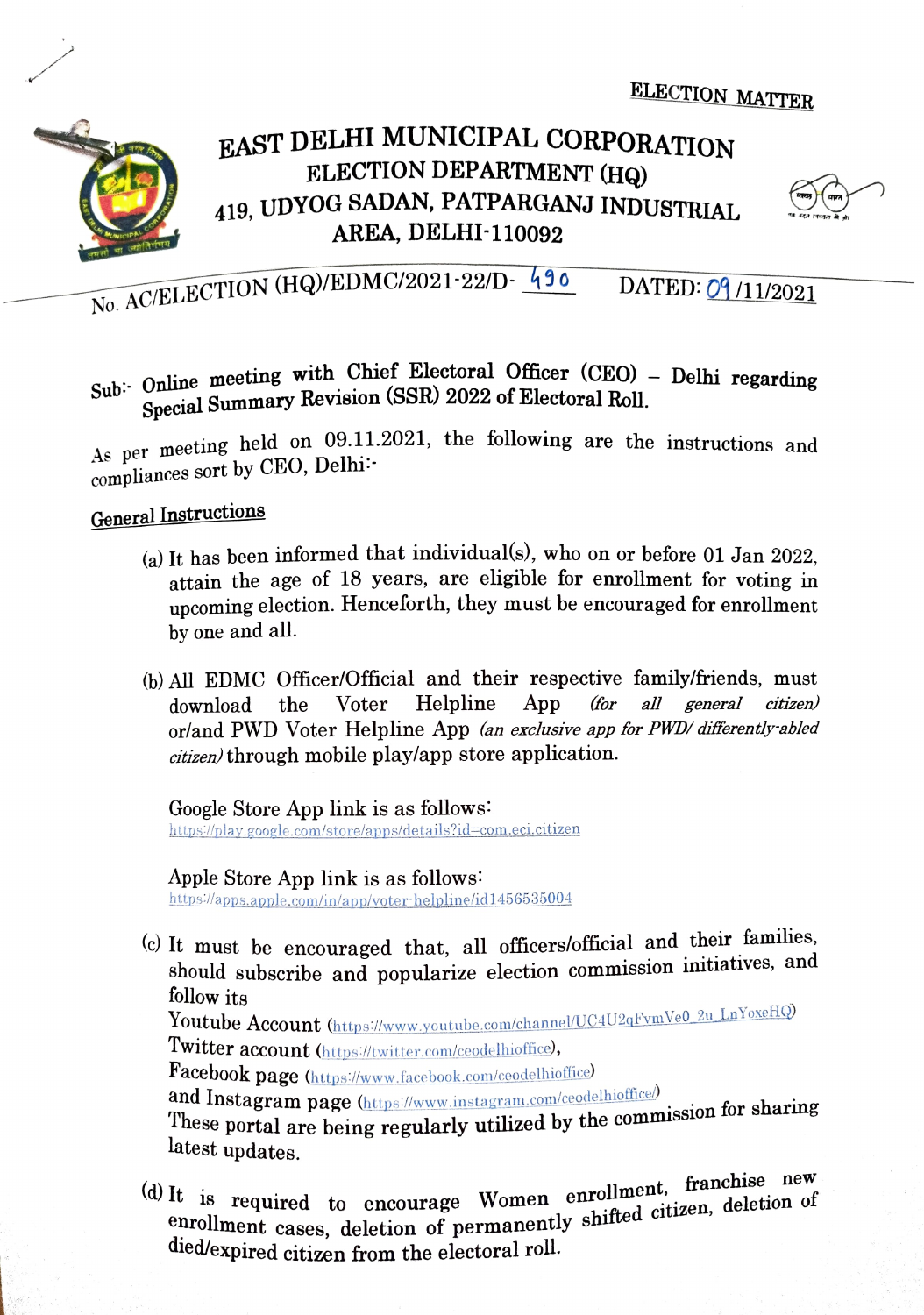(e) Voter Awareness Forum, has been created at EDMC HQ, for sharing and dissemination of valuable information among citizen for SSR 2022. The details are as follows:

Officer Concerned: Aman Rajput, AC(Election) Contact Details: Mob: +91-8588893853 GF, Election Office Cabin, EDMC HQ

(f) It has been requested to encourage CEO, Delhi helpline number viz. 1950 for further details and information on election initiatives.

#### HoD (All Departments)

As per format enclosed, all HoD are requested to expedite download of election portal app by their respective officers/officials, and submit compliance report latest by 23 Nov 2021 (1400 hrs).

#### IT Department

With a request to upload the details, on EDMC website/EDMC 311 App and twitter & facebook portals, please

 $\int_{\Omega}$  out  $204 -$ 

Aman Rajput Assistant Commissioner (Election)

Copy to:-All HoDs ADC/Election  $AC(IT)$ 

Copy for information to:-

Addl. Comm. (AS, SS, BS)<br>PS to Comm.: For kind information to the worthy Commissioner, EDMC